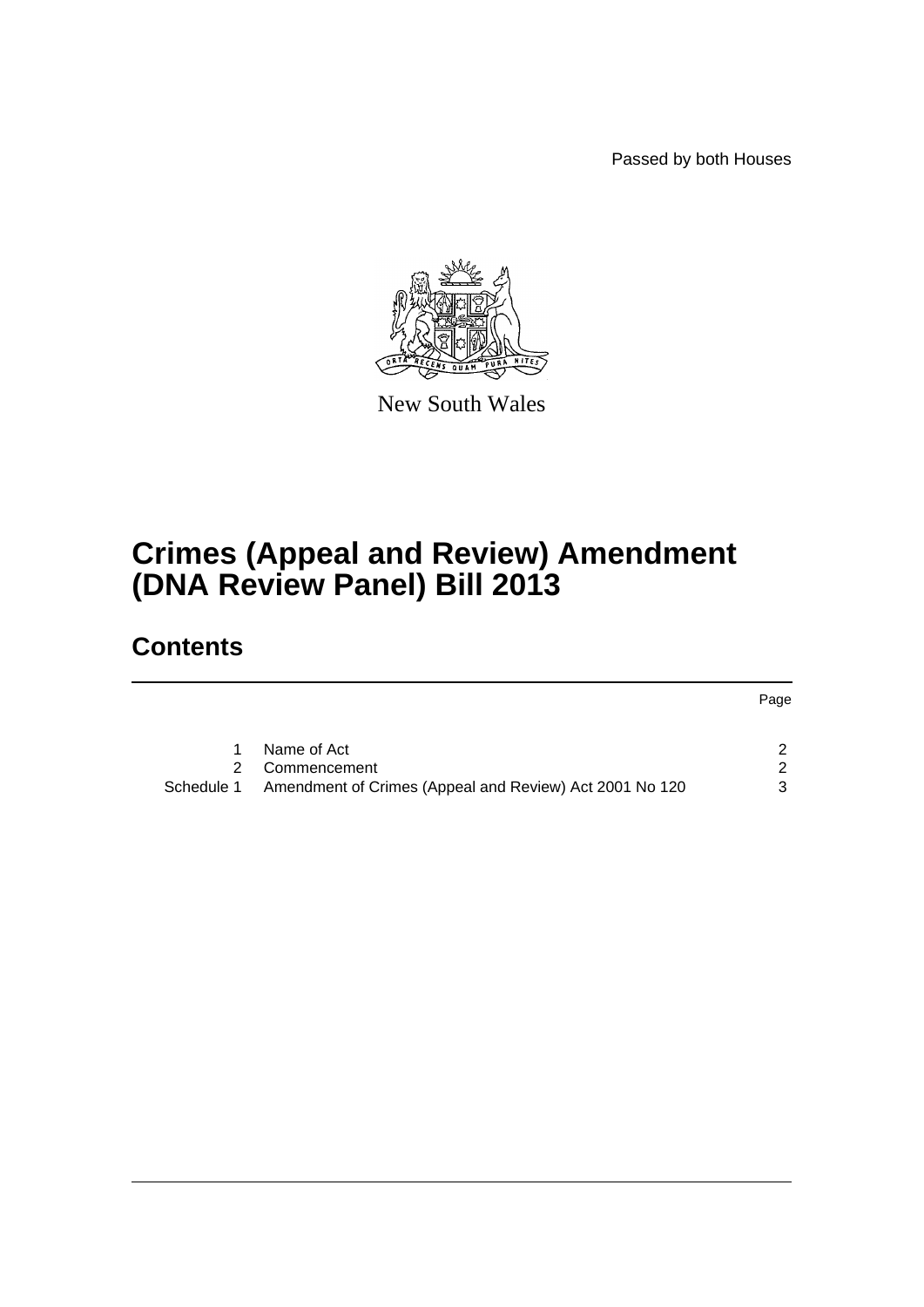*I certify that this public bill, which originated in the Legislative Assembly, has finally passed the Legislative Council and the Legislative Assembly of New South Wales.*

> *Clerk of the Legislative Assembly. Legislative Assembly, Sydney, , 2013*



New South Wales

# **Crimes (Appeal and Review) Amendment (DNA Review Panel) Bill 2013**

Act No , 2013

An Act to amend the *Crimes (Appeal and Review) Act 2001* to implement recommendations arising from a statutory review of the DNA Review Panel under section 97 of that Act.

*I have examined this bill and find it to correspond in all respects with the bill as finally passed by both Houses.*

*Assistant Speaker of the Legislative Assembly.*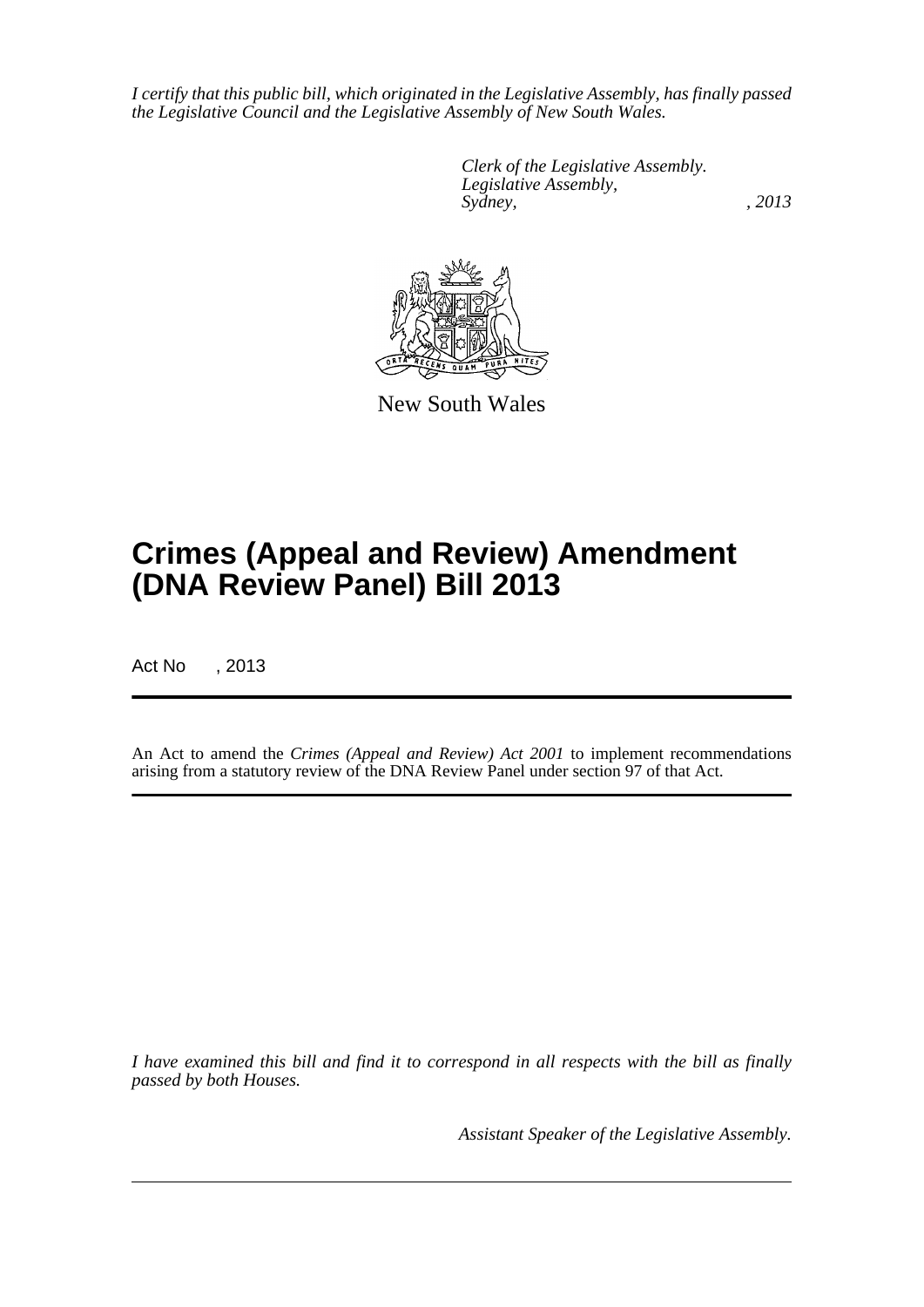# <span id="page-2-0"></span>**The Legislature of New South Wales enacts:**

### **1 Name of Act**

This Act is the *Crimes (Appeal and Review) Amendment (DNA Review Panel) Act 2013*.

# <span id="page-2-1"></span>**2 Commencement**

This Act commences on 23 February 2014.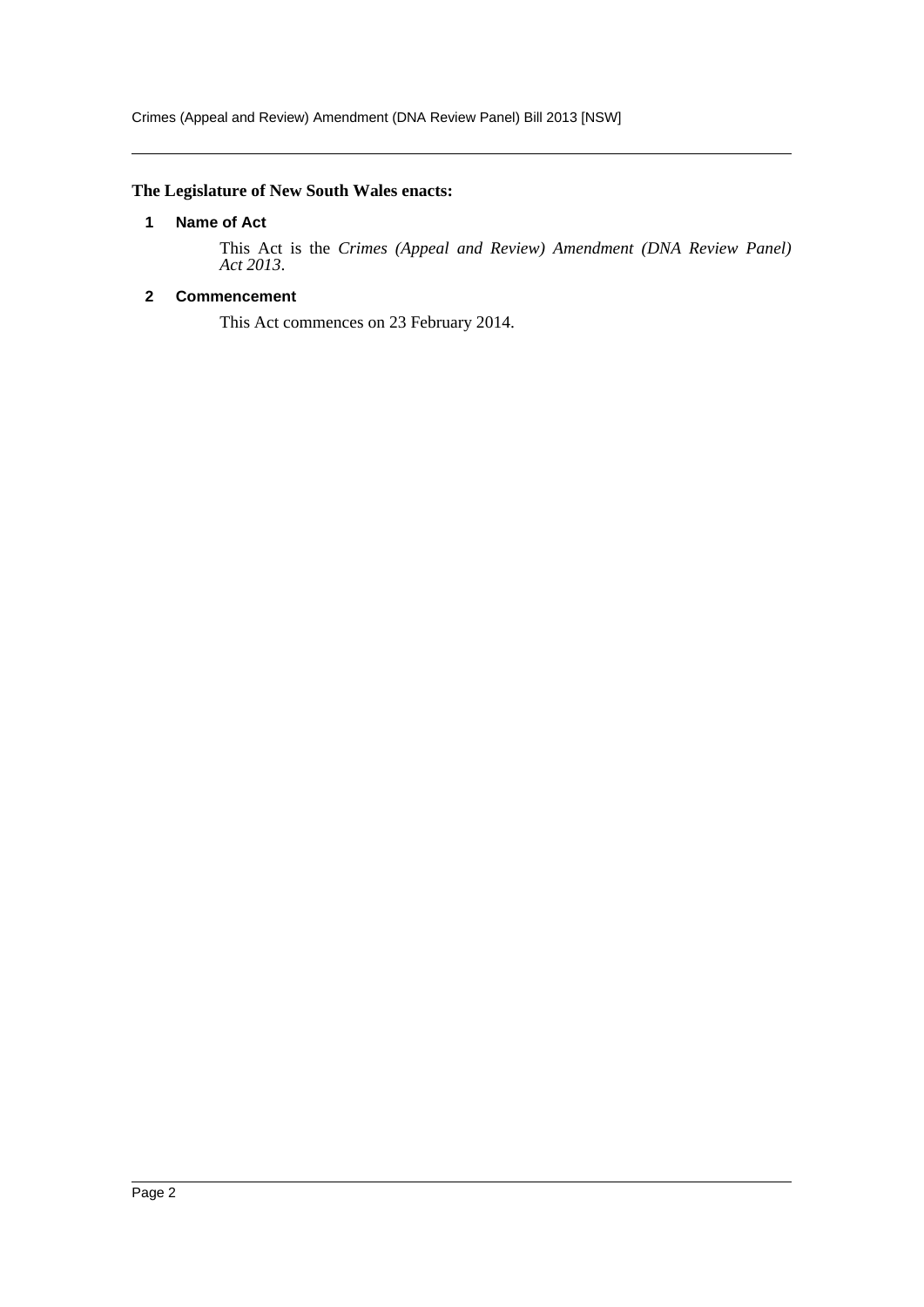# <span id="page-3-0"></span>**Schedule 1 Amendment of Crimes (Appeal and Review) Act 2001 No 120**

# **[1] Section 74 Definitions**

Omit the definition of *DNA Review Panel* or *Panel* from section 74 (1).

### **[2] Part 7, Division 6, heading**

Omit the heading. Insert instead:

# **Division 6 DNA evidence**

#### **[3] Sections 89–95**

Omit the sections.

#### **[4] Section 96 Duty of police officers and other officers to retain certain biological material evidence**

Omit section 96 (1). Insert instead:

- (1) This section applies to physical evidence comprising or containing biological material (*relevant biological material*) obtained by any member of the NSW Police Force in connection with the investigation or prosecution of an offence for which a person was convicted (the *convicted person*), but only if:
	- (a) the offence was punishable by imprisonment for life or 20 years or more, and
	- (b) the convicted person was sentenced to imprisonment or full-time detention for the offence following a trial on indictment.

# **[5] Section 96 (2A)**

Insert after section 96 (2):

- (2A) The retention of a swab or sample taken from the relevant biological material is sufficient compliance with the duty if:
	- (a) the swab or sample taken is enough to permit DNA testing, and
	- (b) the swab or sample was taken by a member of the NSW Police Force or the NSW Forensic & Analytical Science Service (or its successor) qualified to take forensic swabs or samples.

# **[6] Section 96 (3) (d)**

Omit "eligible".

# **[7] Section 96 (3) (e)**

Omit the paragraph. Insert instead:

(e) the convicted person has ceased to be subject to the sentence imposed for the offence (whether in custody or on parole) or subject to an extended supervision or continuing detention order under the *Crimes (High Risk Offenders) Act 2006*, or

# **[8] Section 96 (5)**

Insert "(or a swab or sample taken from the material)" after "tampers with the material".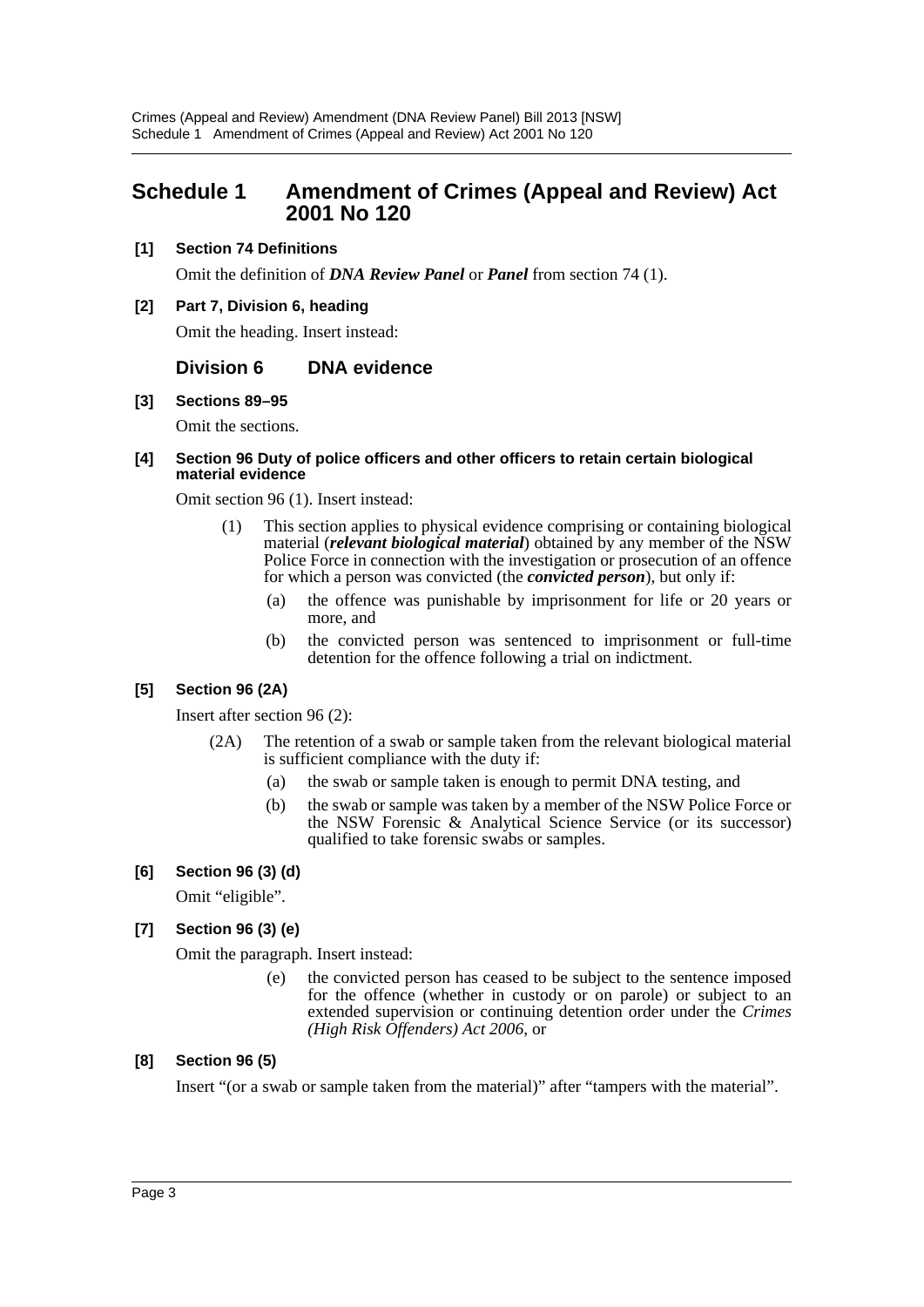# **[9] Section 96 (5)**

Insert "(or swab or sample)" after "preventing the material".

#### **[10] Section 97**

Omit the section. Insert instead:

#### **97 Information about and testing of retained biological material**

- (1) This section applies with respect to biological material (*retained biological material*) that is or may be in the possession or control of members of the NSW Police Force or members of any other authority of the State in connection with an offence for which a person has been convicted.
- (2) The Commissioner of Police (or the head of any other authority of the State) may, at the request of a person convicted of an offence (the *convicted person*) or his or her legal representative, do either or both of the following:
	- (a) provide information to the person making the request about whether the NSW Police Force (or the authority) has retained biological material in connection with that offence and, if so, what that material comprises,
	- (b) arrange for such items of retained biological material as may be specified in a request to be sent to the NSW Forensic  $\&$  Analytical Science Service (or its successor) for DNA testing and then forward the results of that testing to the person making the request.
- (3) The convicted person is liable for the cost of any DNA testing of retained biological material that is carried out at the request of the convicted person or his or her legal representative.
- (4) A person who has made a request under this section may apply to the Supreme Court for an order (a *compliance order*) requiring the Commissioner of Police (or the head of any other authority of the State) to comply with the request to him or her.
- (5) The Supreme Court may make a compliance order if:
	- (a) the offence committed by the convicted person was punishable by imprisonment for life or 20 years or more, and
	- (b) the convicted person's claim of innocence for the offence may be affected by DNA information obtained from biological material retained by members of the NSW Police Force or members of another authority of the State, and
	- (c) the convicted person continues to be subject to the sentence imposed for the offence (whether in custody or on parole) or subject to an extended supervision or continuing detention order under the *Crimes (High Risk Offenders) Act 2006*.
- (6) Despite subsection (5) (a), the Supreme Court may make a compliance order even if the offence for which the convicted person was convicted was not an offence of the kind referred to in that paragraph if the Court considers that special circumstances exist with respect to the offence that warrant the making of the order.
- (7) In determining whether there are special circumstances for the purposes of subsection (6), the Supreme Court is to have regard to the following matters and any other relevant matter:
	- (a) the nature and seriousness of the offence concerned,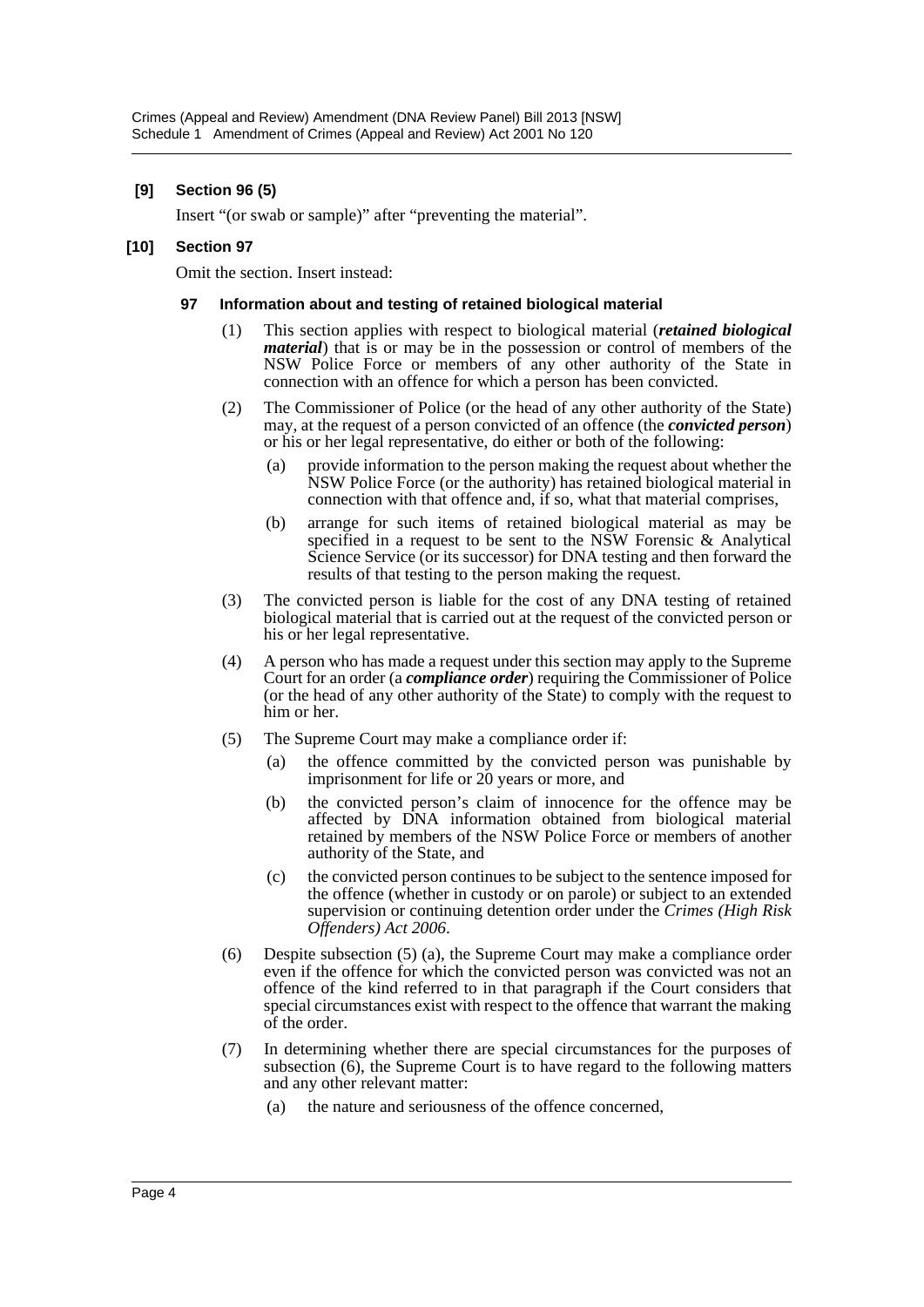- (b) the length of any sentence currently being served by the convicted person,
- (c) whether the convicted person has exhausted all avenues of appeal,
- (d) the interests of justice.
- (8) Nothing in this section permits:
	- (a) the Commissioner of Police (or the head of any other authority of the State) to provide information that may reveal the identity of a person other than the convicted person in connection with the offence for which he or she was convicted, or
	- (b) the head of one authority of the State to provide information about, or arrange DNA testing for, retained biological material held by another authority of the State.

# **[11] Schedule 1 Savings, transitional and other provisions**

Insert at the end of the Schedule with appropriate Part and clause numbering:

# **Part Provisions consequent on enactment of Crimes (Appeal and Review) Amendment (DNA Review Panel) Act 2013**

# **Definitions**

In this Part:

*abolition day* means the day on which section 97 is substituted by the amending Act.

*amending Act* means the *Crimes (Appeal and Review) Amendment (DNA Review Panel) Act 2013*.

#### **Application of amendments to section 96**

Section 96 (as amended by the amending Act) extends to biological material within the meaning of Part 7 of this Act obtained before the substitution of section 96 (1) by the amending Act that is in the possession or control of any members of the NSW Police Force (or members of any other authority of the State) on that substitution.

#### **Abolition of DNA Review Panel**

- (1) The DNA Review Panel is abolished on the abolition day.
- (2) Each member of the DNA Review Panel ceases to hold office as such on the abolition day.
- (3) A person who ceases to hold an office by operation of this clause is not entitled to any remuneration or compensation because of the loss of that office.
- (4) The DNA Review Panel ceases to have any functions under Division 6 of Part 7 of this Act on the abolition day (including the function of determining or finalising any pending applications to it under section 92).

#### **Pending searches and DNA testing**

(1) If the DNA Review Panel arranged for a search for biological material or DNA testing (or both) following an application under section 92 before the abolition